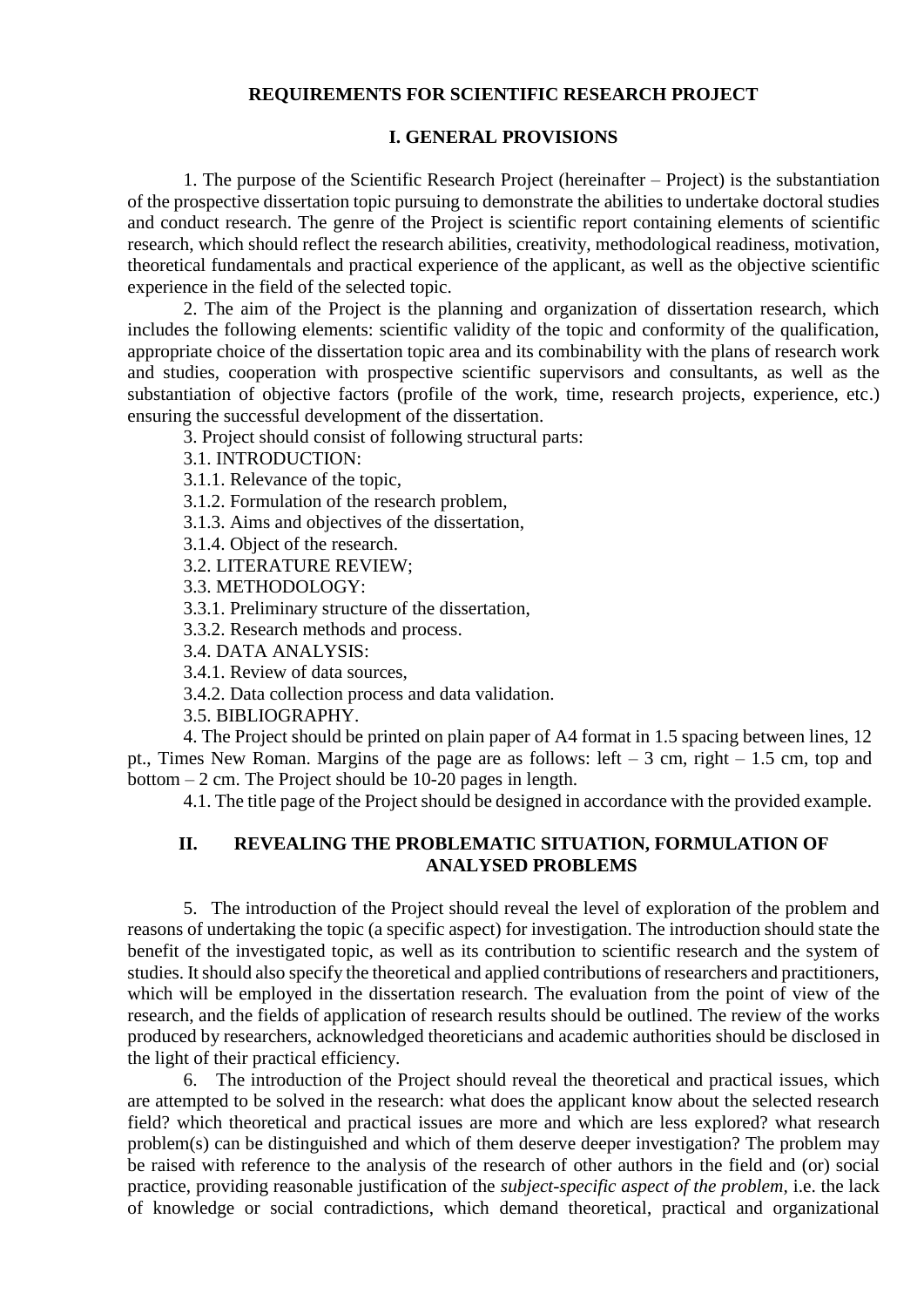solutions. The cognitive aspect of the prospective dissertation research, namely the objective demand and interest in the research among the concerned part of the society, should be argued. The characteristics of analysed problems should be provided.

#### **III. LITERATURE REVIEW**

7. The Project should generalize the cited sources and previous research results of similar thematic areas.

8. It is important that literature review should reflect the relationship between research variables and research mechanisms. The literature review may include general information related to the scientific problem.

9. The Project should define the criteria of selecting literature and data sources related to the field of the dissertation research.

## **IV. THE FORMULATION OF METHODOLOGICAL ASPECTS**

10. The Project should disclose the target of the cognitive process: for instance, the type of the selected research object; motives of selecting a research object, definition of the criteria and elements of the investigated subject, as well as definition of the connections between the research object and subject features; significant scientific or practical aspects and features of the object, which necessitate for a study. If expedient, an interdisciplinary approach to the investigation of the selected topic may be highlighted.

11. The Project should point out the final research result, which is applicable in theory and practice: what the applicant wants to explore, clear out, evaluate, etc by presenting a problem; and the aim of the research should be formulated: either applied in theory or applied in practice. The applicant should point out what s/he intends to investigate or clarify; disclose the features of the research aims and objectives, their links to other methodological elements of the Project, as well as the possible contents of the dissertation.

12. The key concepts of the dissertation research and their methodological and applied functions (in conducting a specific research), i.e. definitions and interpretative meanings of the main concepts, can be provided.

13. The Project should contain scientific arguments, whose causative relations have to be verified in the dissertation research: hypothesis(-es), research questions, provisions and hypotheses of the applicant, as well as the impact of research questions on the research itself.

14. The Project should reveal a systematic approach to the research object, its constituent parts, structural and mutual analysis of the connections of the research object, and aim at disclosing its key elements, define their functions, interrelationships, as well as the links between the elements and the aggregate system.

## **V. DATA ANALYSIS**

15. It should be explained how the collected data will be analysed. If it is expected to use more than one method of analysis, both should be explained. The choice of methods should be reasoned.

16. Data analysis should be connected with the hypothesis, with the intention to explain the validation of hypothesis.

## **VI. CREATION OF BIBLIOGRAPHY**

17. A list of scientific literature should be presented at the end of the Project.

18. Only the sources, which are referred to in the Project, should be listed.